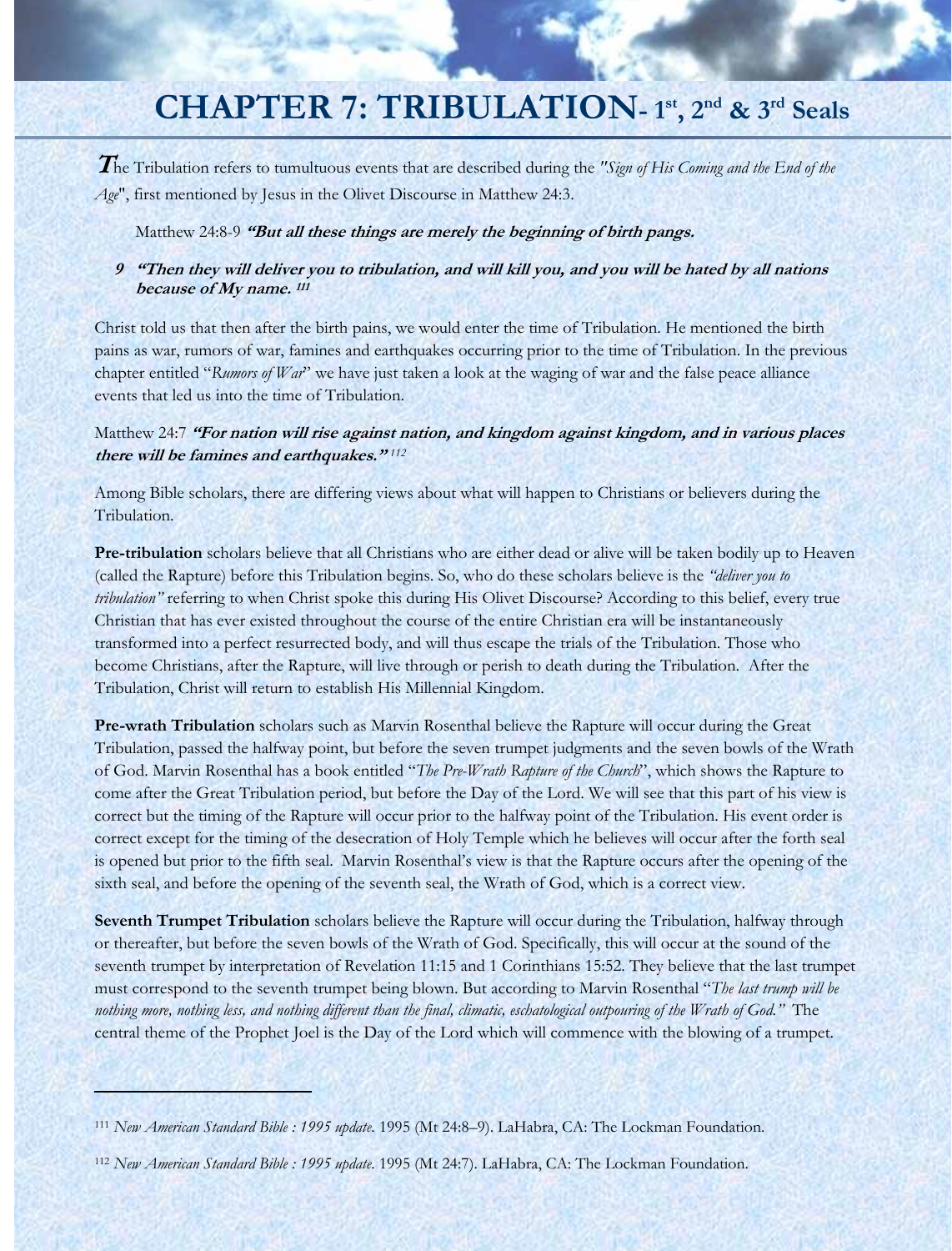#### Joel 2:1 "**Blow a trumpet in Zion, And sound an alarm on My holy mountain!**

### **Let all the inhabitants of the land tremble, For the day of the LORD is coming; Surely it is near, 2 A day of darkness and gloom, A day of clouds and thick darkness. As the dawn is spread over the mountains, So there is a great and mighty people; There has never been anything like it, Nor will there be again after it To the years of many generations".** *<sup>113</sup>*

Therefore, their view is incorrect as well as the timing of events, that we will see later in this book because the Day of the Lord will begin on the opening of the seventh seal and not after the seventh trumpet.

**Mid-tribulation** scholars believe that the Rapture will occur halfway through the Tribulation, but before the worst part of it occurs. The seven year period is divided into halves - the "*Beginning of Sorrows*" or "*Tribulation*" and then followed by the "*Great Tribulation*".

**Post-tribulation** scholars believe that Christians will not be taken up into Heaven, but will be received or gathered by Christ into the Kingdom of God on earth at the end of the Great Tribulation. *"Immediately after the Tribulation ... then shall appear the sign of the Son of Man which is Christ ... and he shall "gather his elect"* which comes from the following scripture: Matthew 24:29–31; Mark 13:24-27; Luke 21:25-27. Post-tribulation scholars argue that the seventh trumpet mentioned in Revelation is also the last trumpet mentioned in 1 Corinthians 15:52, and there is a strong correlation between the events mentioned in Isaiah 27:13, Matthew 24:29-31, and 1 Thessalonians 4:16- thus creating a strong parallel, proving that the Rapture occurs after the Tribulation. Therefore, posttribulation scholars see the Rapture happening during the seventh trumpet, which would only mean that the Rapture can never happen during the Tribulation according to their view. The idea of a post-tribulation Rapture can also be read into 2 Peter 3:10-13 where Christ's return is equated with the "*elements being melted*" and the earth being burned up. They don't seem to understand that Peter is referring to the "*New Heaven and Earth*", which is stated in Revelation 21. If this was true, then who is returning with Christ as His armies which are "*clothed in fine linen, white and clean*"? It also gives heed to the question who is His bride during the Marriage Supper of the Lamb? This supper is described in Revelation 19:7-10, which occurs prior to his armies coming to earth? It must be the Rapture of the Bride of Christ occurs prior to his conquering return to earth with his armies.

The Bible knowledge commentary from Dallas Theological Seminary states the following: *The second coming of Christ is anticipated in the words,* **for our Lord God Almighty reigns.** *John used the word "Almighty" (pantokratōr; also in Revelation 1:8; 4:8; 11:17; 15:3; 16:7, 14; 19:15; 21:22). Along with the exhortation to* **rejoice,** *announcement is made that*  **the wedding of the Lamb has come, and His bride has made herself ready.** *The* **fine linen** *with which the bride will be adorned is explained as representing* **the righteous acts of the saints** *(Rev. 19:8). (In the OT the high priest's clothing included linen: Ex. 28:42; Lev. 6:10; 16:4, 23, 32.) While some think this refers to the fact that the saints are justified by faith, the plural expression "the righteous acts" seems to refer to the righteous deeds wrought by the saints through the grace of God. Though all this has been made possible by the grace of God, the emphasis here seems to be on the works of the bride rather than on her standing as one who has been justified by faith. 114*

In pre-tribulation and mid-tribulation views the Rapture and the Second Coming (or Greek, par[a]ousia) of Christ are separate events, while in post-tribulation beliefs the two events are identical or simultaneous. For a more complete view of these Three Views on Pre-, Mid- and Post-Tribulation, there is a book written by Stanley Gundry and Gleason Archer Jr. entitled "*Three Views on The Rapture*" that is available. These diverse views are why

<sup>113</sup> *New American Standard Bible : 1995 update*. 1995 (Joe 2:1–2). LaHabra, CA: The Lockman Foundation.

<sup>114</sup> Walvoord, J. F., Zuck, R. B., & Dallas Theological Seminary. (1983-). *The Bible knowledge commentary : An exposition of the scriptures* (Re 19:6–8). Wheaton, IL: Victor Books.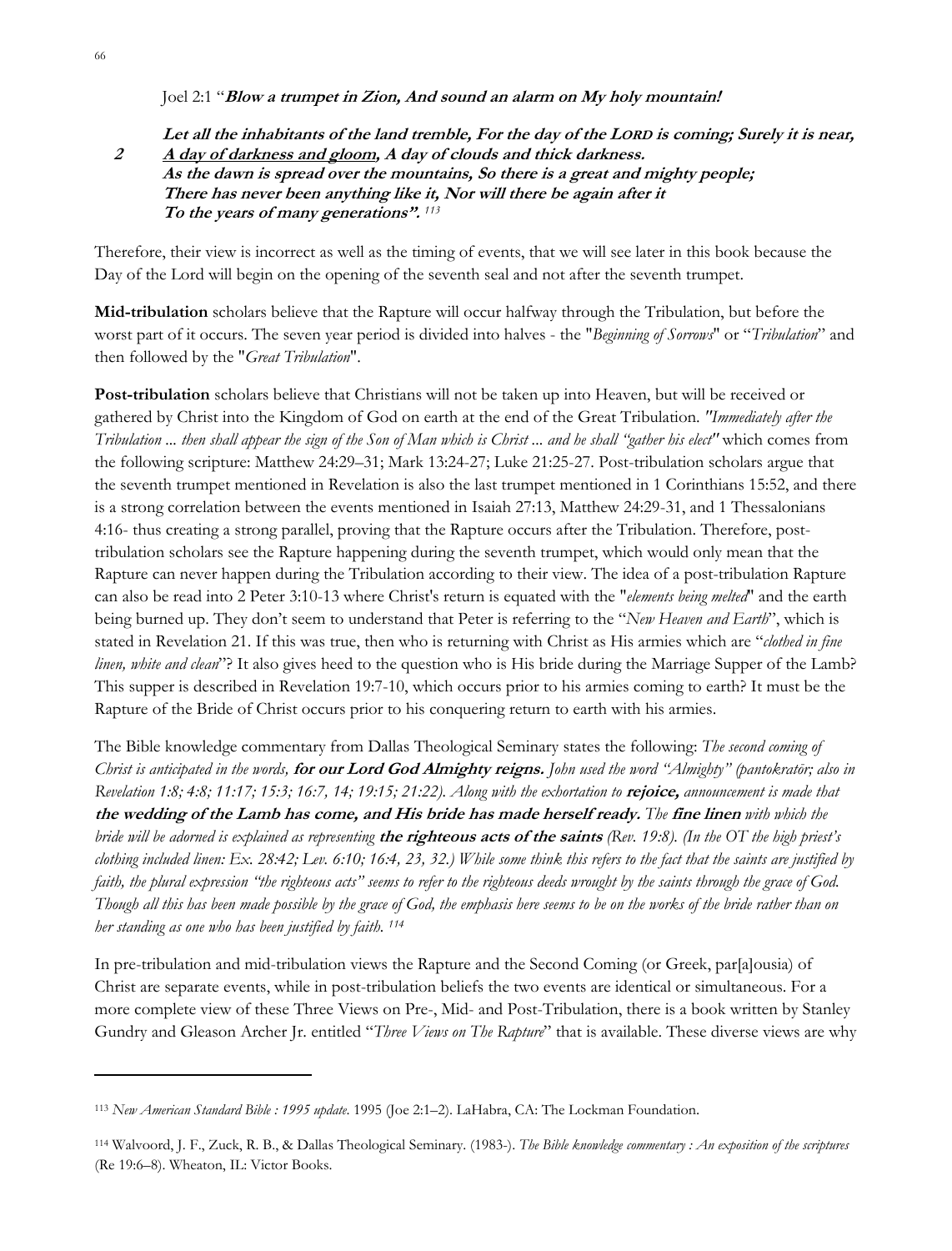

I have written this book to bring clarity and understanding to the End Times. God has a "*Grand Design for the Rapture*" of His Bride as well as His return to reign upon this earth in truth and righteousness.

*December 2390 Sunset partial eclipse by the moon over Jerusalem* 

We shall look at the heavenly signs that reflect this Tribulation. This is the beginning of the Tribulation which is the moon reflecting light into the Serpens constellations. The sun is low in the sky during the early evening timeframe with the earth darkened due to the partial eclipse of the sun and moon. This is followed by a nightly event of the stars in the Hyades cluster creating a true wonder in the skies to mark the start of the Tribulation.



*Serpens and Ophiuchus depicting the Serpent and its Charmer (1825)* 

## **Serpens & Ophiuchus**

**The serpent itself is represented and is given two identities. Stars to the west are those of the head, Serpens Caput, while the tail section, Serpens Cauda, writhes eastward toward Aquila, above the shield of Scutum. One of the most interesting objects that you can't see in Ophiuchus is the Pipe nebula.** 

**The Serpent, Satan, has power over death. Hebrews 2:14-15 "….power of death, that is, the devil; "** 

The constellations are visible in the sky during the daytime are Ophiuchus, Serpens Caput and Serpens Cauda. The fourth constellation which is high in the skies is Scutum. Ophiuchus is depicted as a man grasping a serpent; the interposition of his body divides the snake constellation Serpens into two parts. The scripture tell us the Antichrist, the lawless one, will be empowered by Satan. Satan is considered the serpent. Scutum shown as a cross shield symbolizes the Antichrist.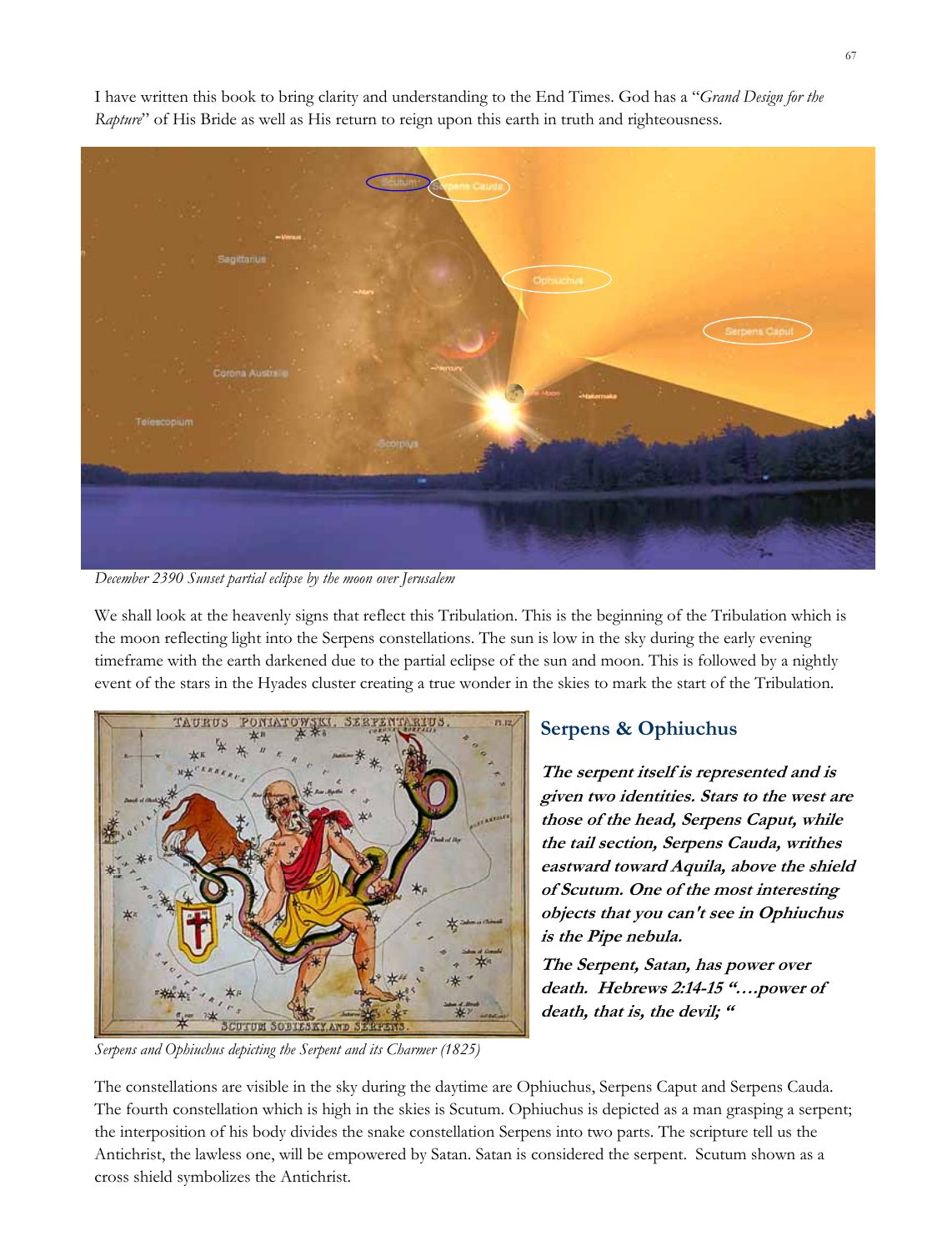2 Thessalonians 2:8-9 "**Then that lawless one will be revealed whom the Lord will slay with the breath of His mouth and bring to an end by the appearance of His coming; that is, the one whose**  coming is in accord with the activity of Satan, with all power and signs and false wonders.



*December 2390 Sun eclipsed by the moon radiating light into the Constellation of Scutum over Los Angeles, California*

**Ophiuchus** *is a large constellation located around the celestial equator. This makes this event visible across the earth from the northern to the southern hemispheres. Its name is from the Greek φιο χος "serpent-bearer", and it is commonly represented as a man grasping the snake that is represented by the constellation Serpens. Ophiuchus was one of the 48 constellations listed by the 2ndcentury astronomer Ptolemy, and it remains one of the 88 modern constellations. It was formerly referred to as Serpentarius and also Anguitenens, a Latin word meaning the same as its current name of "serpent-bearer". This constellation has been taken as symbolic in later literature, and placed in relation to the words spoken by God to the serpent in the Garden of Eden (Genesis 3:15).*

**Serpens** *("the Serpent", Greek φις) is a constellation of the northern hemisphere. It was one of the 48 constellations listed by the 2nd century astronomer Ptolemy and it remains one of the 88 modern constellations defined by the International Astronomical Union. From: Wikipedia:Ophiuchus*

It is unique among the modern constellations that it is split into two non-contiguous parts: **Serpens Caput**, the *Serpent's Head* to the west and **Serpens Cauda**, the *Serpent's Tail* to the east. Between these two halves lies the Constellation of Ophiuchus, the "*Serpent-Bearer*". In figurative representations, the body of the serpent is represented as passing behind Ophiuchus between µ Ser in Serpens Caput and ν Ser in Serpens Cauda. The Constellation of Scutum is a cross shield which is located at the tail of the serpent.

*Both hands of Ophiuchus firmly clutch the Serpent, which encircles the waist of Ophiuchus, but he, steadfast with both his feet well set, tramples a huge monster, even the Scorpion, standing upright on his eye and breast. Now the Serpent is wreathed about his two hands – a little above his right hand, but in many folds high above his left. ... Toward the Crown leans the Serpent's jaw, but beneath his coiling form seek thou for the mighty Claws Libra. 115 There were two "serpent" constellations in Babylonian astronomy, known as Muš uššu and Bašmu. It appears that Muš uššu was depicted as a hybrid of* **dragon***, lion and bird, and loosely* 

<sup>115</sup> Mair, A. W. & G. R. Loeb Classical Library Volume 129. London: William Heinemann, 1921.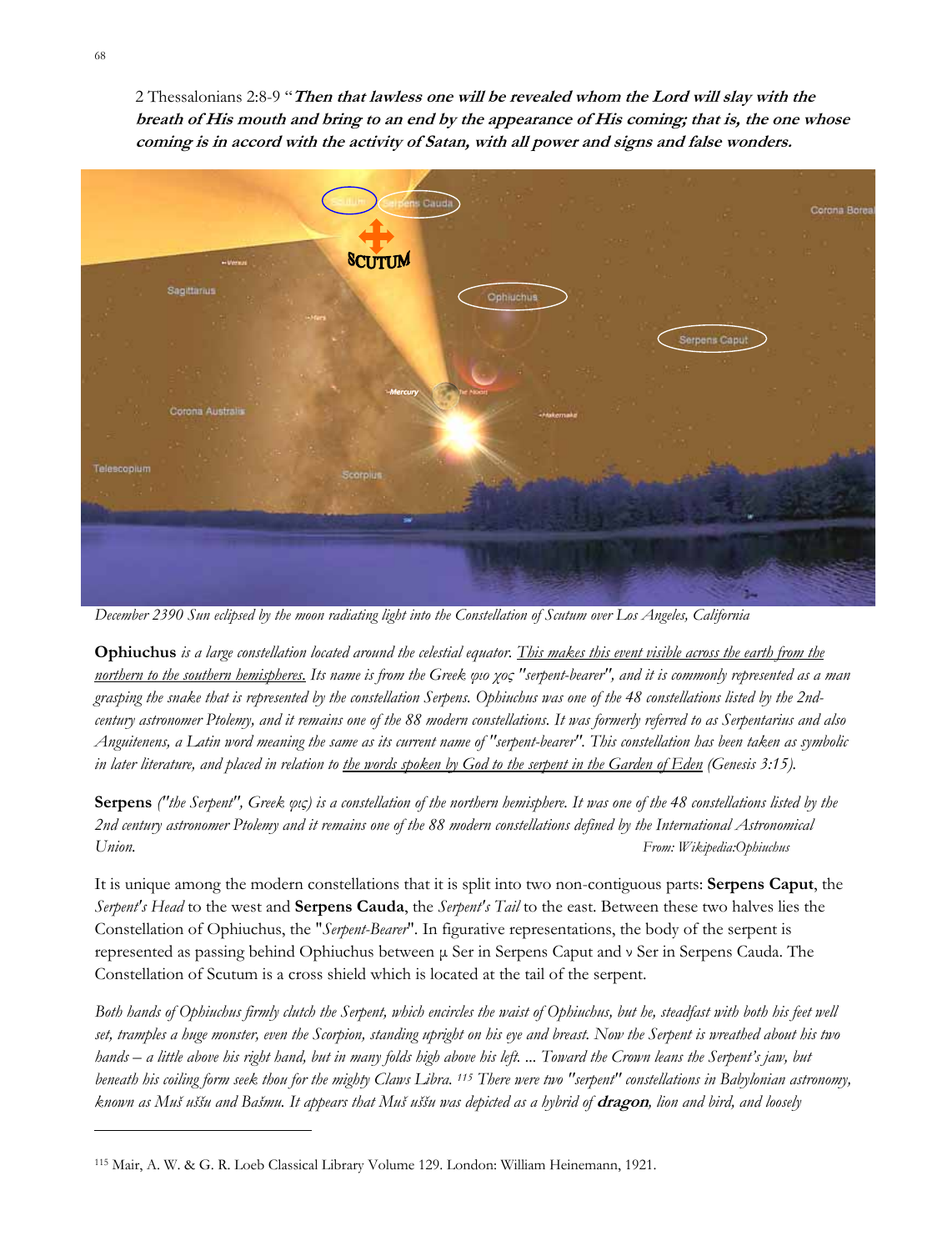*corresponds to Hydra. Bašmu was a* **horned serpent** *(c.f. Ningishzida) and loosely corresponds to the φις constellation of Eudoxus of Cnidus on which the φις (Serpens) of Ptolemy is based.* 

This event will be visible in both hemispheres due to the location in the sky of the constellations. In Babylonian history the constellations were depicted as a hybrid of the dragon and the horn serpent. In scripture, the "*Serpent*" is Satan, the devil or the dragon? Isn't this also mentioned in Revelation as the "*beast*" which is the Antichrist will be empowered by the dragon?

### Revelation 13:4 **"they worshiped the dragon because he gave his authority to the beast; and they worshiped the beast, saying, "Who is like the beast, and who is able to wage war with him?"**

Revelation 20:2 **"And he laid hold of the dragon, the serpent of old, who is the devil and Satan, and bound him for a thousand years." <sup>116</sup>**



*Scutum depicted as a Cross (1690)* 

### **Scutum:**

**This constellation of a Cross Shield owes its name to a non-classical historical figure. It was created in 1684 by Polish astronomer Johannes Hevelius, who originally named it Scutum Sobiescianum (Shield of Sobieski) to commemorate the victory of the Polish forces led by King John III Sobieski in the Battle of Vienna in 1683. Later, the name was shortened to Scutum. The serpent was Bašmu in Babylonian astronomy. It was a horned serpent of today's Serpens constellation.**

The shield of the Constellation Scutum has the symbol of a cross on it. Is this a sign of the Antichrist which is given authority by Satan the Serpent of Old? The cross shield symbolizes the Antichrist as a military leader or conqueror. The horned serpent as described by the Babylonians is similar to the Mercury glyph that represents the Antichrist, which has horns. Mercury is present and next to the moon and sun in this sign. This must mark the signing of a "*firm covenant*" by the Antichrist symbolized by the cross shield. The signing of this covenant marks the beginning of the seven year Tribulation period. The covenant will be broken in the middle of the week which is half way through the Tribulation. This is mention in Daniel.

Daniel 9:27 **"And he will make a firm covenant with the many for one week, but in the middle of the week he will put a stop to sacrifice and grain offering; and on the wing of abominations will come one who makes desolate, even until a complete destruction, one that is decreed, is poured out on the one who makes desolate." <sup>117</sup>**

What is the next heavenly sign in the sky above that reflect the Tribulation? It is two stars in the Hyades open star cluster in the night sky on the same day as the solar eclipse occurs. Please notice that the star name Upsilon is to the left of the Kappa Tauri. **Kappa Tauri** (κ Tau, κ Tauri) is a star system in the Constellation of Taurus and a member of the Hyades open cluster. **Upsilon Tauri** (υ Tau, υ Tauri) is in the Constellation Taurus and a member of the Hyades star cluster as well. We will have a sequence of slides that will show these two stars changing positions in

<sup>116</sup> *New American Standard Bible : 1995 update*. 1995 (Re 13:4, 20:2). LaHabra, CA: The Lockman Foundation.

<sup>117</sup> *New American Standard Bible: 1995 update*. 1995 (Da 9:27). LaHabra, CA: The Lockman Foundation.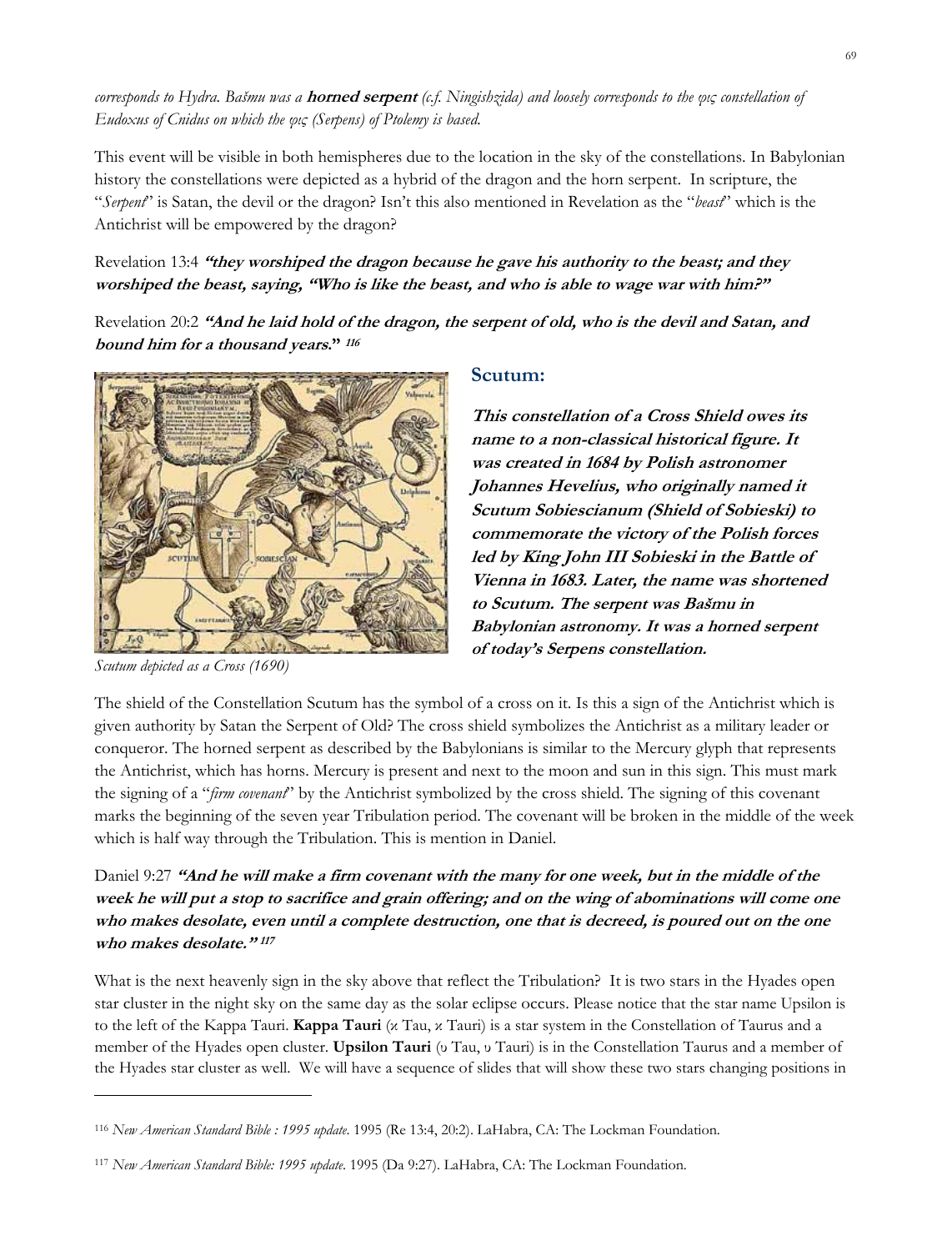the sky, which is a very unusual event, since these objects are in the same star cluster of Hyades. Typical motion would be to see the stars move through the sky rising from the east and move in position through the night skies with the constellations towards the west. Nevertheless, planets may not follow since they are known as wandering stars and may reverse their path in the skies.



*December 2390 Night Stars of Upsilon and Kappa Tauri in the Hyades Star cluster above Jerusalem*

# **Hyades Star Cluster Motion**

*The stars of the Hyades are more enriched in heavy elements than our Sun and other ordinary stars in the Solar System Neighborhood. The Hyades Cluster is related to other stellar groups in the Sun's vicinity. Its age, metallicity, and proper motion coincide with those of the larger and more distant Praesepe Cluster, and the trajectories of both clusters can be traced back to the same region of space, indicating a common origin. Another associate is the Hyades Stream, a large collection of scattered stars that also share a similar trajectory with the Hyades Cluster.* 

*Recent results have found that at least 15% of stars in the Hyades stream share the same chemical fingerprint as the Hyades cluster stars. However, about 85% of stars in the Hyades Stream have been shown to be completely unrelated to the original cluster on the grounds of dissimilar age and metallicity; their common motion is attributed to tidal effects of the massive rotating bar at the center of the Milky Way Galaxy. From http://en.wikipedia.org/wiki/Hyades\_%28star\_cluster%29*

The star of Aldebaran (red) and the Pleisades star cluster have moved from above the Hyades stars of Upsilon and Kappa to below. The Upsilon star is now directly above the star of Kappa Tauri. The next event will be the star Upsilon moving to the right side of Kappa Tauri. This is truly a wonder in the heavens with stars moving from their location in the same Haydes star cluster. They should have a common motion attributed to being at the center of the Milky Way Galaxy. Notice, Pluto is below the star of Aldebaran (red). The Constellation of Aries symbolizes a Ram, which is highlighted by the radiant light from the moon. The radiant light appears to track the Constellation of Aries in the heavens.



**Pluto** is the **god of the underworld**. *In Greek mythology, the corresponding god was* **Hades***. Pluto to the left side above represents ruling all that is "below the surface". This glyph suggests spiritual receptivity to "superworlds" or the "underworld".*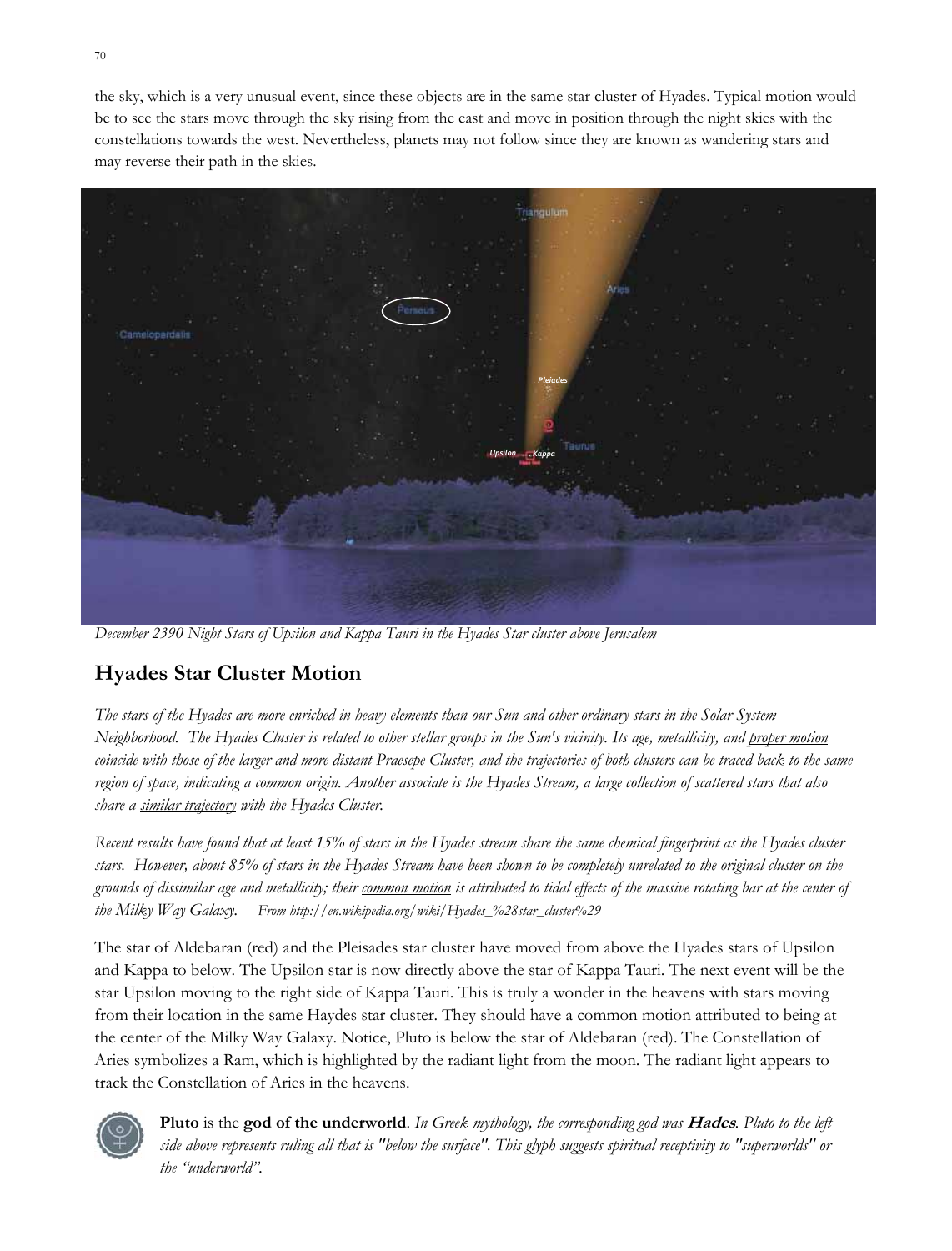

*December 2390 Stars of Upsilon and Kappa Tauri above each other over Jerusalem* 

*The Hyades Greek άδες, also known as Melotte 25 or Collinder 50 or Caldwell 41 is the nearest open cluster to the Solar System and one of the best-studied of all star clusters. The Hipparcos satellite, the Hubble Space Telescope, and infrared color-magnitude diagram fitting have been used to establish a distance to the cluster's center of ~153 light-years. The distance established, via the three independent analyses agree, thereby making the Hyades an important rung on the cosmic distance ladder. The cluster consists of a roughly spherical group of hundreds of stars sharing the same age, place of origin, chemical content, and motion through space. From the perspective of observers on Earth, the Hyades Cluster appears in the Constellation Taurus, where its brightest stars form a "V" shape along with the still brighter red giant Aldebaran. However, Aldebaran is completely unrelated to the Hyades, as it is located much closer to Earth (hence its apparent brightness) and merely happens to lie along the same line of sight. As a naked-eye object, the Hyades Cluster has been known since prehistoric times. It is mentioned by numerous Classical authors from Homer to Ovid. In Book 18 of the Iliad the stars of the Hyades appear along with the Pleiades, the Big Dipper, and Orion on the shield that the god Hephaistos made for Achilles. From http://en.wikipedia.org/wiki/Hyades\_%28star\_cluster%29*

The Upsilon (*HD 28024 or 69 Tauri not shown on the Star Cluster Map*) star is now to the right side of Kappa Tauri (*HD 27934 or 65 Tauri not shown*) and has reversed it position in the sky during the same night. This is a very unusual event. It will be followed by the stars fallen from the sky to the earth with both the planets of Neptune and Pluto coming down to the earth as the last objects from the heavens. Pluto represents the underworld and Hades is the place of mortal man's soul and spirit according to Greek mythology as well as the Bible. It is amazing the similarity in the name Hyades and Hades and also that Pluto is seen in the skies with the Hyades star cluster. Notice the movement through the skies of the Constellation of Perseus, it has moved from east to west through the night sky. This is the proper motion of the Hyades stars as well as the Constellation of Perseus. After changing positions in the sky above, the Pleiades crown of stars is now below the stars of Upsilon and Kappa Tauri. It appears that these two stars are falling from the sky as stated in Matthew 24:29 "*and the stars will fall from the sky, and the powers of the heavens will be shaken."* Is this "*heaven will be shaken*" referring to the multiple plantarary eclipses with the sun? We know that these eclipses will effect the graviational forces on the earth and also effect the sea tides. Christ declared this to occur during the End Times in Luke 21:25 "*There will be signs in sun and moon and stars and on the earth dismay among nations in perplexity at the roaring of the sea and the waves*."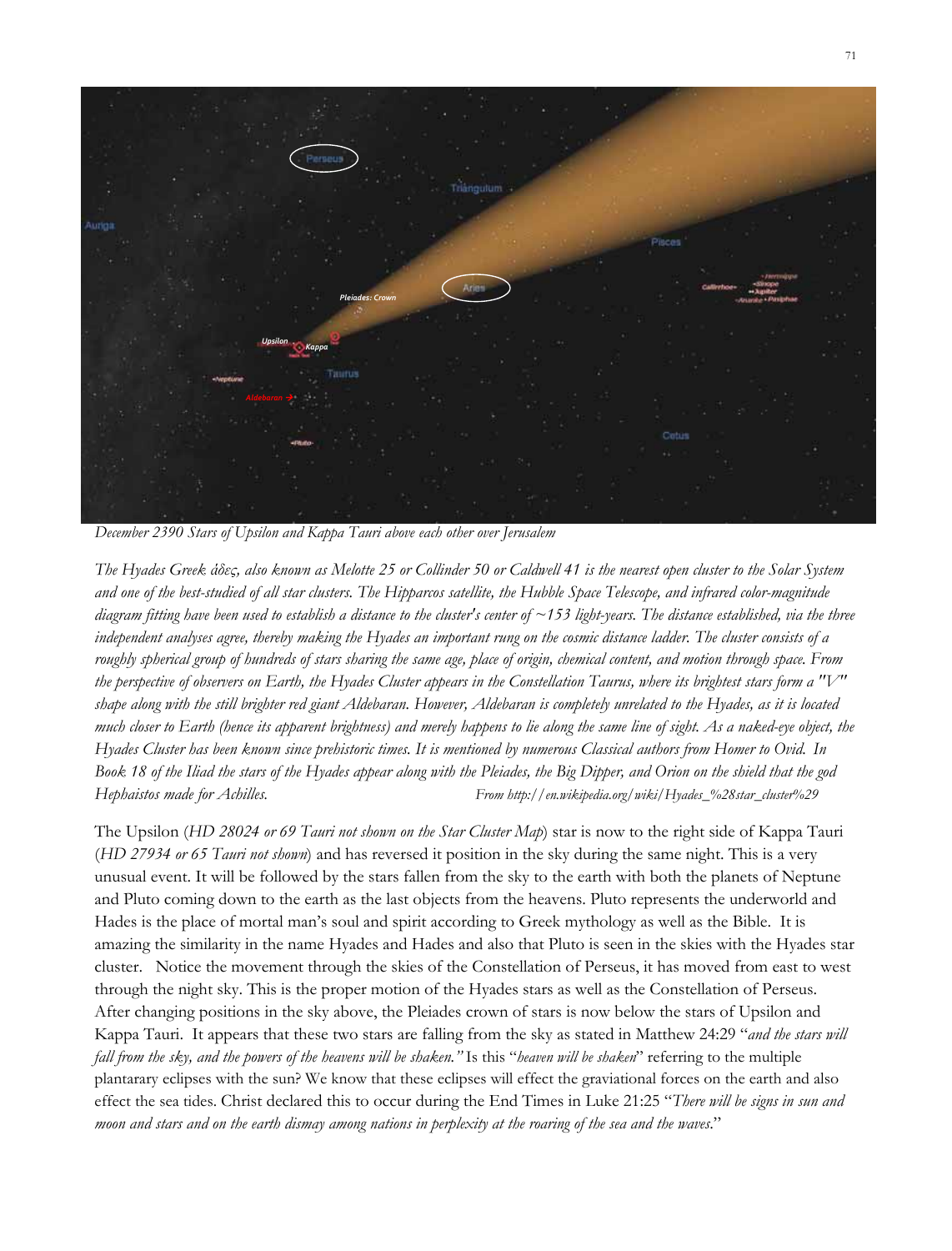

*December 2390 Stars of Upsilon to the right of Kappa Tauri over Jerusalem*

Is there a sign in the heavens for the event of sacrifices being made on the altar? **Aries** is one of the constellations of the zodiac, located between Pisces to the west and Taurus to the east. Its name is Latin for Ram, and its symbol is **Y** representing a Ram's horns. This must be a sign of the Ram sacrifice on the altar.



*Aries depicted as at Ram (Jehoshaphat Aspin, 1825)* 

### **Constellation of Aries:**

**Ancient Greek astronomers visualized Aries as a ram lying down with its head turned to the right. The stars <sup>α</sup>, β and γ Arietis mark the ram's head and horns, according to Ptolemy's Almagest. In Hellenistic astrology, the constellation of Aries is associated with the golden ram of Greek mythology. Phrixos sacrificed the ram to the gods and hung its skin in a temple, where it was known as the Golden Fleece. "Ram" via association with the legendary figure of Dumuzi the Shepherd***.*

This heavenly event occurs in the evening after the signing of the covenant by the Antichrist. This must represent the continuation of the regular sacrifices made in the evening. What a short timeframe for such a significant change of events in the heavens. The beginning of the Tribulation is symbolized by a morning event of a partial eclipse of the sun and moon highlighting the Constellation of Scutum, symbolizing the cross shield. This is followed by this nightly event of the Constellation of Aries being highlighted with radiant light and the changing of stars in the heavens within the same star cluster.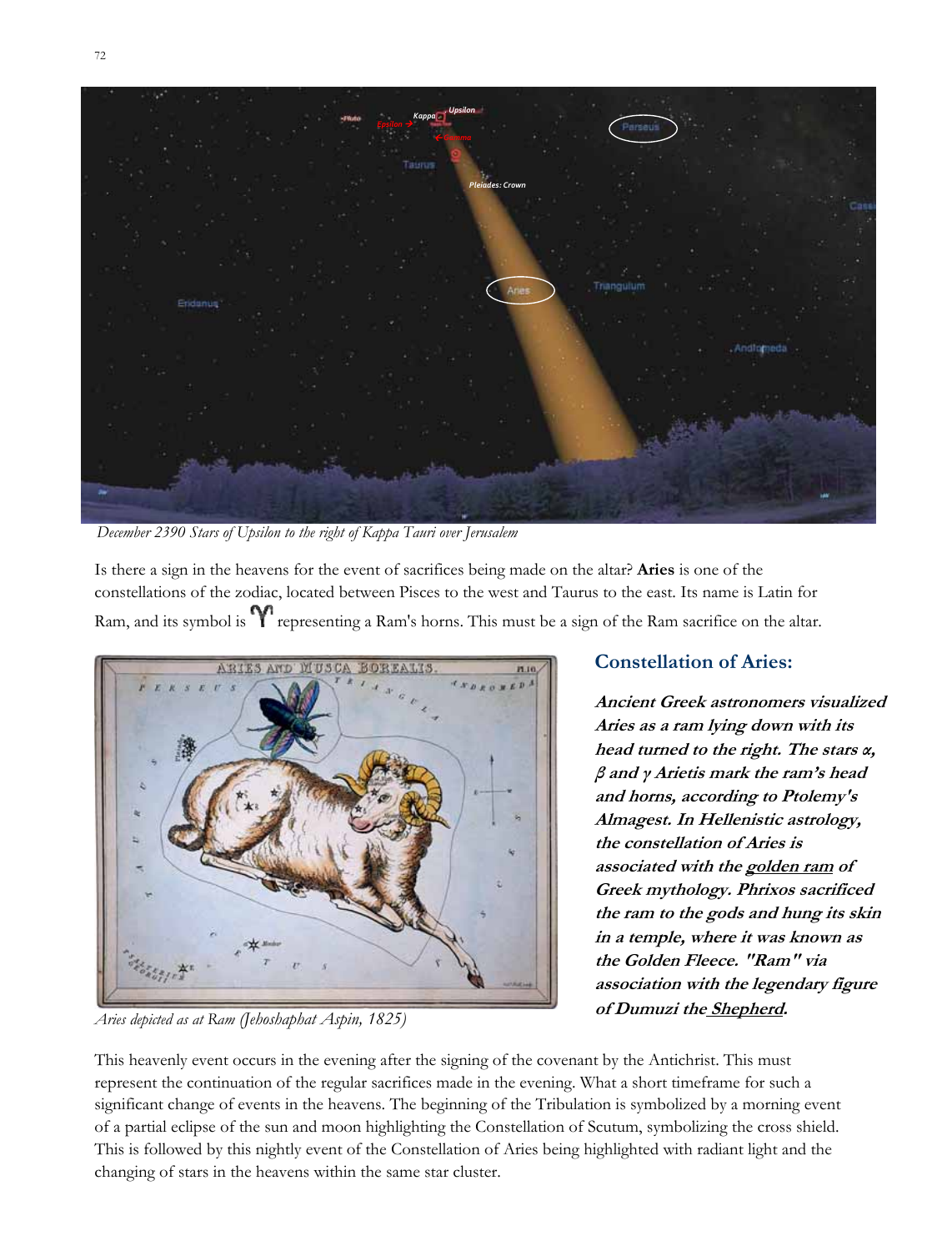

**The Hyades Star Cluster:** 

**The four brightest member stars of the Hyades are all red giants that began life as A-type stars and have now evolved off the main sequence. All are located within a few light years of each other. Their Bayer designations are Gamma, Delta, Epsilon, and Theta Tauri. The distance to the cluster's center is ~153 light years from Earth.** 

**Note: Haydes Cluster to Hades***.*

The radiant light coming from what appears as the stars Upsilon and Kappa Tauri is actual coming from the sun's partial eclipse which is a reflection off the moon. It is interesting that this nighttime event follows after the "*serpent-bearer,*" Ophiuchus Constellation is seen during the daytime. This is followed by the planets and stars fallen from the night sky. We will see these same two stars again fallen to the earth during Christ's Millennium Reign. This relates to the doom of the Beast and False Prophet. This is a true wonder in the skies that the Prophet Joel had stated in Joel 2:30 *"I will display wonders in the sky and on the earth."* This event in the heavens can be assured to be a wonder due to the fact that two stars in the heavens change position in the same star cluster.



*December 2390 Stars of Upsilon and Kappa Tauri are falling to earth*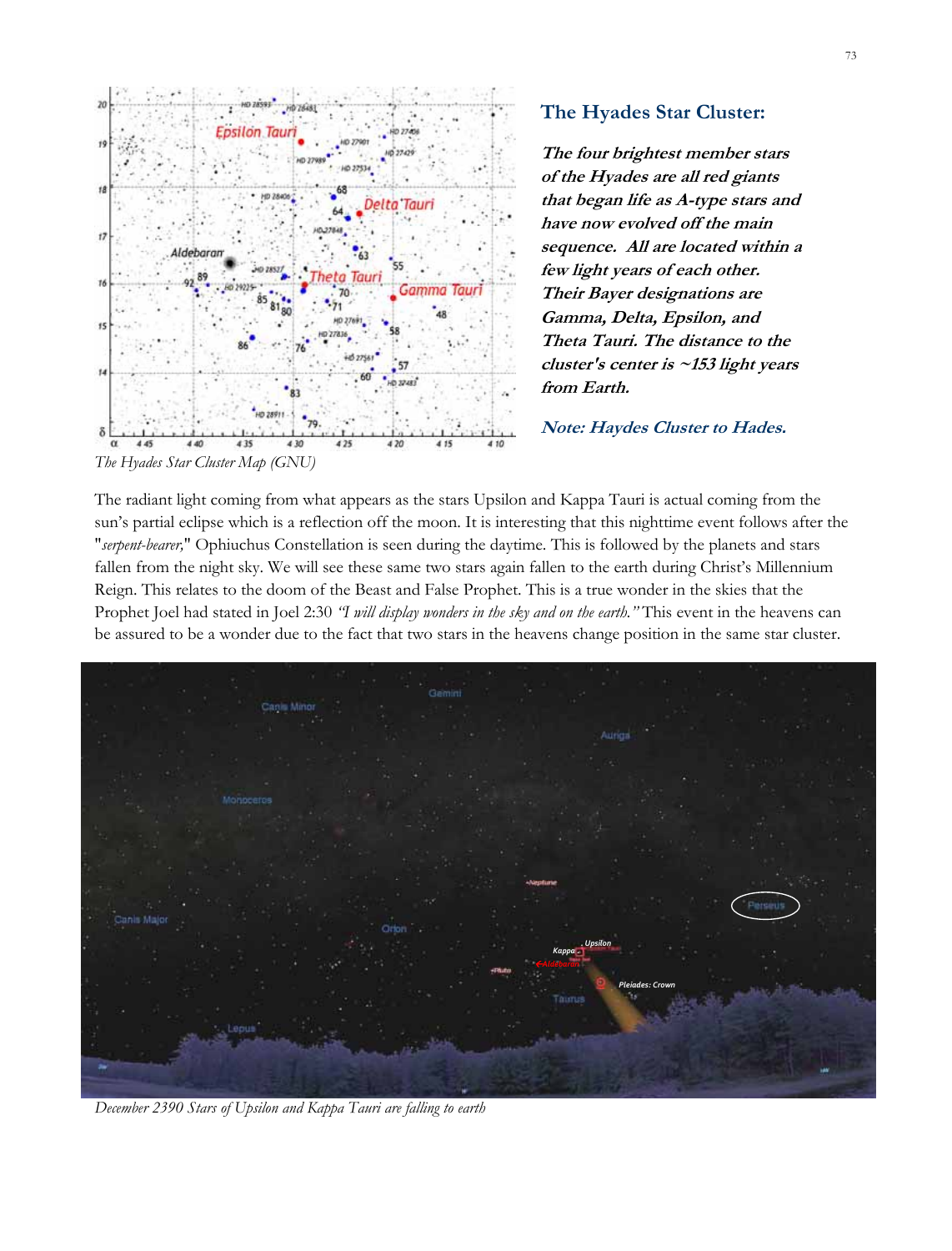

*Ypsilon by Geoffroy Troy (1529)* 

**The Geek** ϒ **figure to the left, which represents the Greek letter of Upsilon in a picture sketch by Geoffroy Tory called Ypsilon. The fire is below the left side of the Geek** ϒ **letter, and a man dropping into the fire. Does that reflect as a sign of a Satanic star fallen to the earth such as the Antichrist? Could the dual stars of Upsilon and Kappa be the sign of Antichrist and the False Prophet? Both planets Neptune and Pluto are following the stars as well. The planet Neptune is a sign of "deception" and Pluto is god of Hades, the underworld. The above event looks like the stars are fallen from the heavens. In the**ϒ **figure, the King with his hand over the beast given them authority is on the right side of the Geek** ϒ **letter. The person climbing has multiple beasts roaring over him as he climbs the right branch to the King seated.**

Wasn't the sun darkened by the eclipse of the moon during the day? Didn't Christ say something about this occurring immediately after the tribulation? This seems to be similar to the gathering of His Bride from this earth. We will see that during the Rapture the moon doesn't "*give it light*" upon the earth. Could this be a significant sign when "*moon will not give its light***"** to mark an important event?

### Matthew 24:29 **"But immediately after the tribulation of those days the sun will be darkened, and the moon will not give its light, and the stars will fall from the sky, and the powers of the heavens will be shaken." <sup>118</sup>**

In the commentary written by I.D. Campbell in "Opening up Matthew" it states the following:

*The subtlety of Satan is seen in the fact that false prophets will appear, promising to give an easier option and to be the true prophets of God. So the church will be physically persecuted but will also be tempted to embrace seductive and attractive heresies. These have always been Satan's twin weapons against the church. However, God will not leave his people in this situation for ever. For the sake of his own people he will shorten the days of trial. His appearance will be as sudden as a flash of lightning, and the trials and tribulations of his people will come to an end. 119*



The Apostle Paul said that there would be a time that the man of lawlessness, the beast or the Antichrist would be revealed. This is not the time Antichrist is revealed or given authority for forty-two months by God.

<sup>118</sup> *New American Standard Bible : 1995 update*. 1995 (Mt 24:29). LaHabra, CA: The Lockman Foundation.

<sup>119</sup> Campbell, I. D. (2008). *Opening up Matthew* (147–148). Leominster: Day One Publications.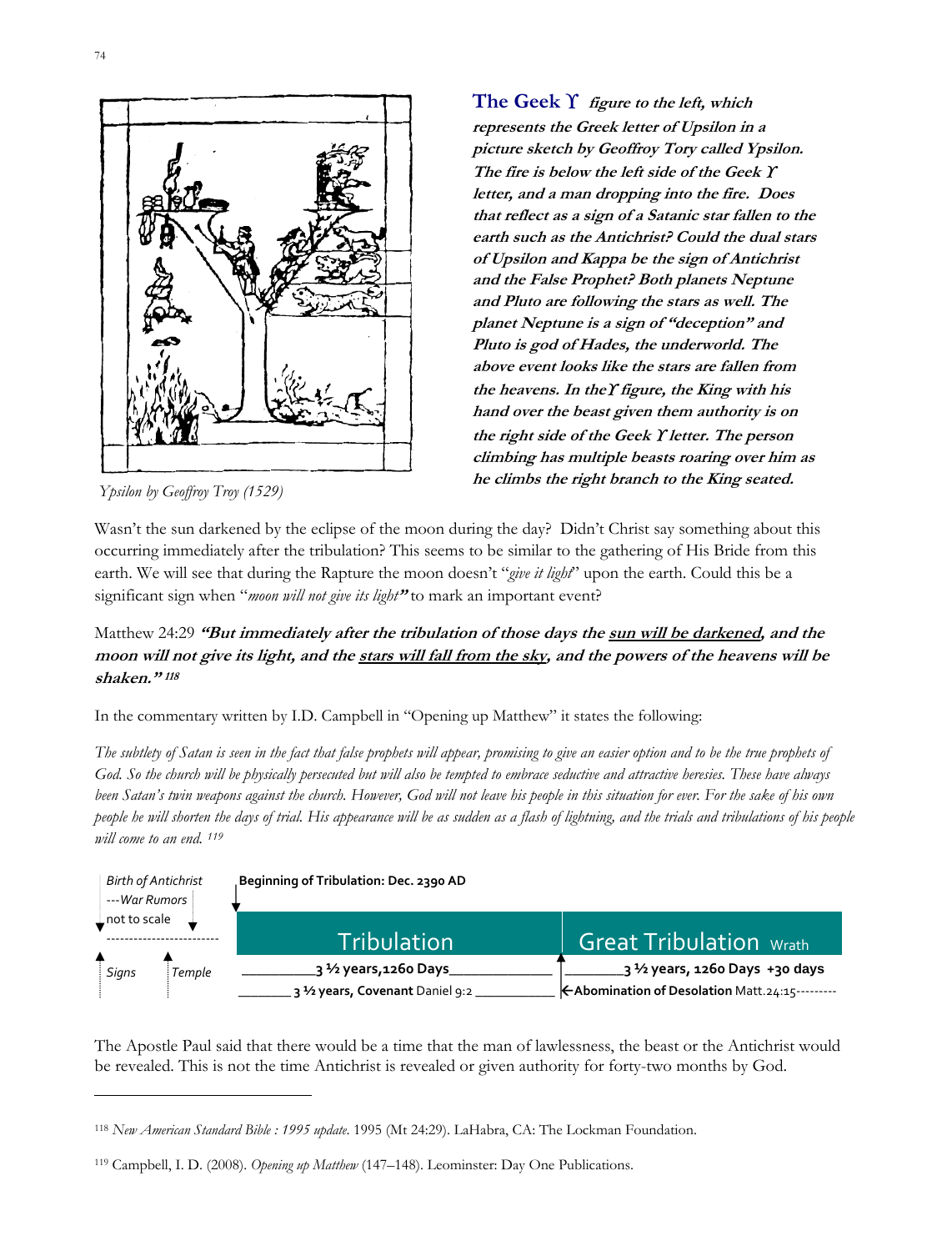#### 2 Thessalonians 2:3 **"Let no one in any way deceive you, for it will not come unless the apostasy comes first, and the man of lawlessness is revealed, the son of destruction," <sup>120</sup>**

We open this chapter with the statement that this was the beginning of birth pains which would be followed by the time of Tribulation. In the same commentary written by I.D. Campbell, it makes the following statements about pangs.

*These are birth pangs, not death pangs, and will result in something glorious. However, the natural disasters will be accompanied by spiritual declension. The church will experience persecution, with apparent Christians betraying other Christians and turning away from their profession of faith. The sign of genuine Christianity, according to Jesus, is not that people start living a life of discipleship, but that they complete it! It is those who 'endure to the end' who will be saved (v. 13).* 

*In spite of these difficulties, however, the gospel will continue to be preached. This state of affairs should not lead to pessimism, however. Some readers of the Bible have focused on passages like this and have suggested that we can expect nothing in the days preceding our Lord's return but gradual spiritual decline. The fact that the gospel is to be preached is, however, an indication that the decline in some places will be matched by growth and blessing in others, since the Word of God always results in sinners being saved. We must, therefore, persevere with the worldwide evangelization of the nations, knowing that Jesus will return. 121*

How do we know from this heavenly event that this is the beginning of the Tribulation? It is because of the events that follow in the heavens in subsequent months. The Tribulation would be marked by darkness and gloom according to the ancient Prophets. Starting with the month of January 2391, the sun is darkened in the sky. This is due to the continuation of solar eclipses of the moon or planets in the heavens, which is very unusual to occur month after month. This is followed in March 2391 with a sign of war and darkness on the earth.



*January 2391 Sun and the partial eclipse of the moon* 

The radiant sun seems to send light from the moon that points into the heaven above at Mars and Mercury. Is this a sign of the Antichrist going into war in the near future?

<sup>120</sup> *New American Standard Bible : 1995 update*. 1995 (2 Th 2:3). LaHabra, CA: The Lockman Foundation.

<sup>121</sup> Campbell, I. D. (2008). *Opening up Matthew* (145–146). Leominster: Day One Publications.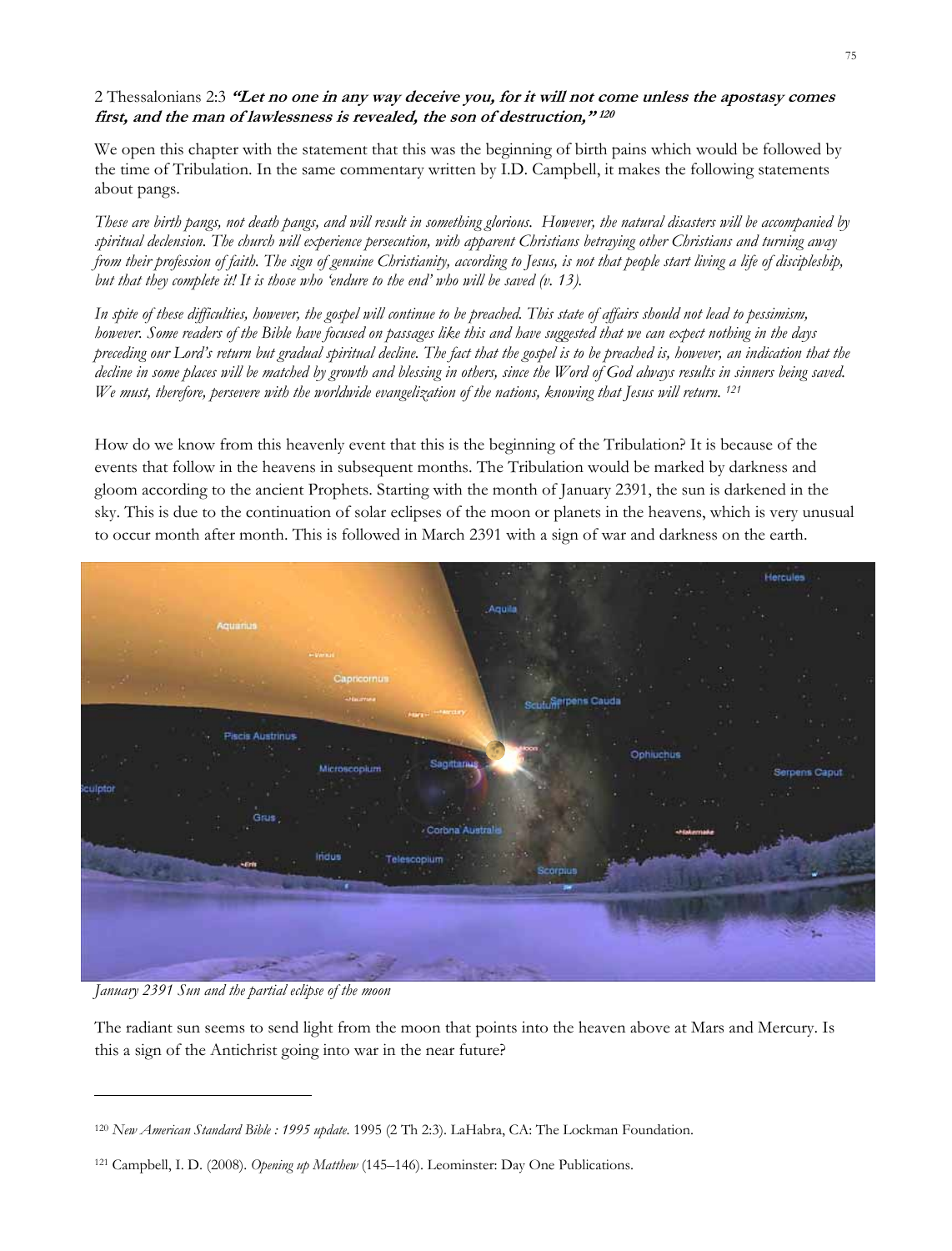**Mercury**, **the messenger of the gods**, represents a deceptive communicator and ruler, the Antichrist.

**Mars the god of war**, who is the ruler over war. Mars is named after the ancient Roman god of war. It is wellsuited to the red planet's bloody color as representing war.

# **The Second and Third Seals**

In March of 2391, there is an eclipse of the sun with both planets of Mercury and Mars. See the previous chapter entitled "*Rumors of War.*" The second seal that is broken in Revelation has to do with war and the red horseman.

**In Revelation 6:4, it is written: "And another, a red horse, went out; and to him who sat on it, it was granted to take peace from the earth, and that men would slay one another…." <sup>122</sup>** 



*March 2391 Eclipse of Sun with both Mars and Mercury over Jerusalem*

There is a sign in the heavens relating to war, which follows after the beginning of the Tribulation. This is the eclipse of the sun with both the Mars (War) and Mercury. The princess of the southern Islamic alliance has previously brought a peace arrangement to the United European nations which is the prophesied reconstruction of the Roman Empire. This princess could be the rider on the white horse, which bring a "*Peace Arrangement"* to the North. We know that Mars represents bloody war from a "*descendant***"** of the alliance who "*takes peace*." The red horse represents one of her descendants that wages war against the United European nations. It is the new king of the South that removes the Princess from power? The Islamic forces take the silver and gold from Europe down into Egypt. Please notice the Pleiades crown of authority is not overhead, but it is far to the left. We can see that God doesn't give authority to the Islamic alliance, which make up a New Persian Empire. We have seen this crown is given (page 60) to the United European Empire during the retaliation of the Islamic invasion. This occurs just prior to the Rapture of Christ's Bride. Does the black horse represent the United European nations with the Euro currency which symbolizes a "*denarius*" of the Roman Era? In Zechariah 6:6 it states the white horses follow the black horses "*going forth to the north country*." Revelation 6:6 makes the statement:

<sup>122</sup> *New American Standard Bible : 1995 update*. 1995 LaHabra, CA: The Lockman Foundation.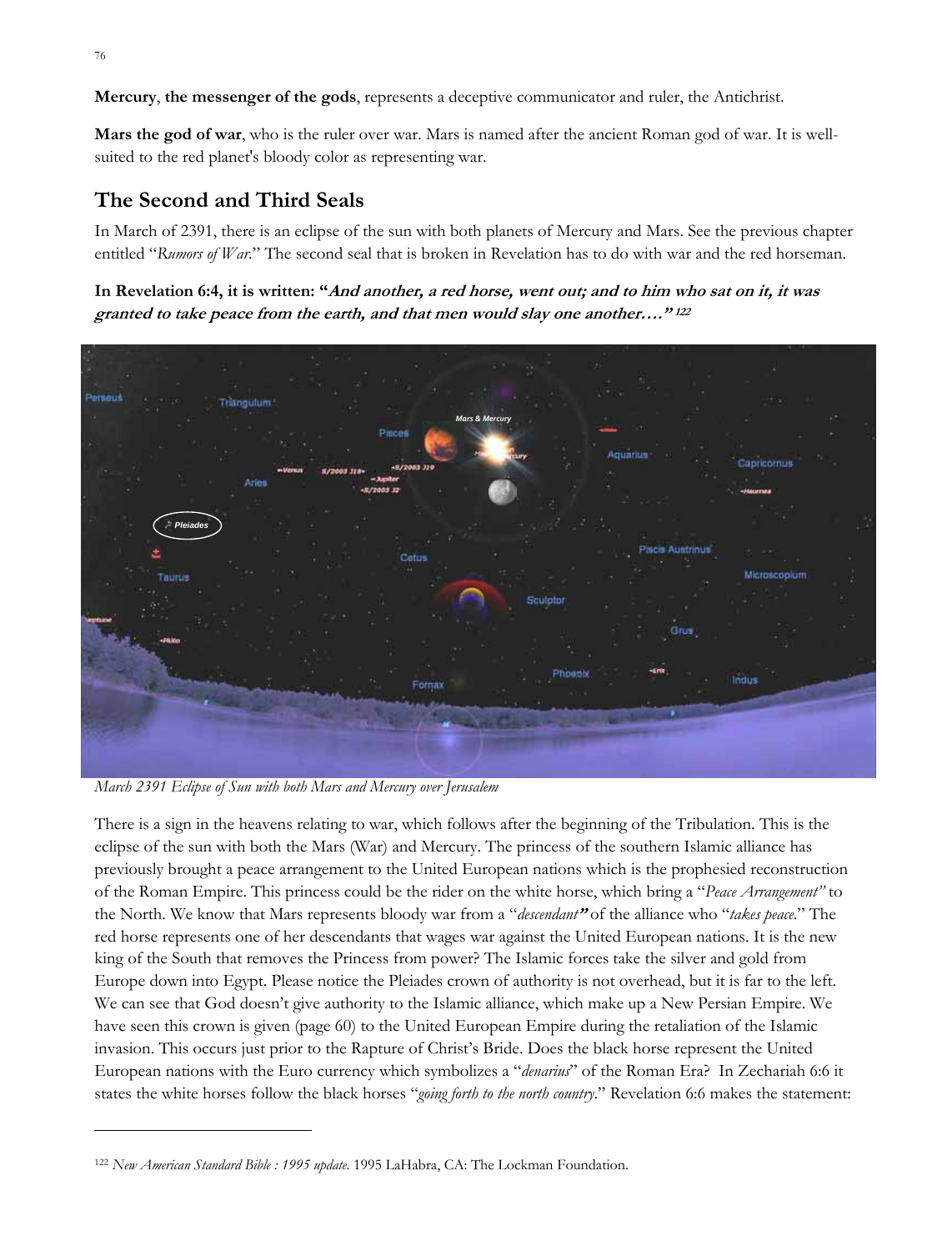### **"And I heard something like a voice in the center of the four living creatures saying, "A quart of wheat for a denarius, and three quarts of barley for a denarius; and do not damage the oil and the wine." <sup>123</sup>**

A "*denarius*" was a full day's wages in the time that the Apostle John had written this passage. If the sun is darkened, how could plants including vegetables grow without sunlight? Would it result in famine on a worldwide scale? Would this affect the feed for cattle on the earth? This would inherently result in a shortage of food both in meat and vegetable products. Would this change the value of money? Would this cause hyperinflation of currency throughout the world? This would be independent of one world currency. Darkness over the earth is due to the continuation of solar eclipses of the moon or planets in the heavens. This monthly occurrence is a very unusual. His Living Elect at this time should be prudent knowing the coming darkness and be prepared for the famine. The world will be like the days of Noah and the Great Flood and not be prepared for this time of Tribulation. Is there a greater significance in the Parable of the Ten Virgins in Matthew 25 which is after Christ's description of His Coming for His Bride? "*The oil in flasks along with their lamps*" in the Parable must be a warning of the darkness prior to the famine in the land and the Rapture by the bridegroom, who is Christ.

### **Parable of Ten Virgins**

Matthew 25:1-9 **"Then the kingdom of heaven will be comparable to ten virgins, who took their lamps and went out to meet the bridegroom.** 

- **2 "Five of them were foolish, and five were prudent.**
- **3 "For when the foolish took their lamps, they took no oil with them,**
- **4 but the prudent took oil in flasks along with their lamps.**
- **5 "Now while the bridegroom was delaying, they all got drowsy and began to sleep.**
- **6 "But at midnight there was a shout, 'Behold, the bridegroom! Come out to meet him.'**
- **7 "Then all those virgins rose and trimmed their lamps.**
- **8 "The foolish said to the prudent, 'Give us some of your oil, for our lamps are going out.'**
- **9 "But the prudent answered, 'No, there will not be enough for us and you too; go instead to the dealers and buy some for yourselves." <sup>124</sup>**

The five prudent virgins had just enough lamp oil for their lamps to not go out. They were unable to share their oil; but, told the less prudent virgins to go and buy some from the dealers. Nevertheless, the prudent virgins were ready for the bridegroom, who represents Christ our Savior and Lord. The believers in Christ are considered His Bride. Is this a sign of being prepared for the return of Christ by storing-up supplies necessary for the prolonged famine caused by darkness over the earth prior to the Rapture of the believer? Is this why this parable follows logically after Christ's warning in Matthew 24 of His Return for His Bride? In a commentary, that is written by R. Jamieson, *A commentary, critical and explanatory,* it says the following:

**And the foolish said unto the wise, Give us of your oil; for our lamps are gone out***—rather, "are going out"; for oil will not light an extinguished lamp, though it will keep a burning one from going out. Ah! Now at length they have discovered not only their own folly, but the wisdom of the other class, and they do homage to it. They did not perhaps despise them before, but they thought them righteous overmuch; now they are forced, with bitter mortification, to wish they were like them.* **<sup>125</sup>**

**But the wise answered, Not so; lest there be not enough for us and you***—The words "Not so," it will be seen, are not in the original, where the reply is very elliptical—"In case there be not enough for us and you." A truly wise answer this. "And what, then, if we shall share it with you? Why, both will be undone." 126*

<sup>123</sup> *New American Standard Bible : 1995 update*. 1995 LaHabra, CA: The Lockman Foundation.

<sup>124</sup> *New American Standard Bible : 1995 update*. 1995 (Mt 25:1–9). LaHabra, CA: The Lockman Foundation.

<sup>125</sup> Jamieson, R., Fausset, A. R., Fausset, A. R., Brown, D., & Brown, D. (1997). *A commentary, critical and explanatory, on the Old and New Testaments* (Mt 25:8–9). Oak Harbor, WA: Logos Research Systems, Inc.

<sup>126</sup> Jamieson, R., Fausset, A. R., Fausset, A. R., Brown, D., & Brown, D. (1997). *A commentary, critical and explanatory, on the Old and New Testaments* (Mt 25:8–9). Oak Harbor, WA: Logos Research Systems, Inc.